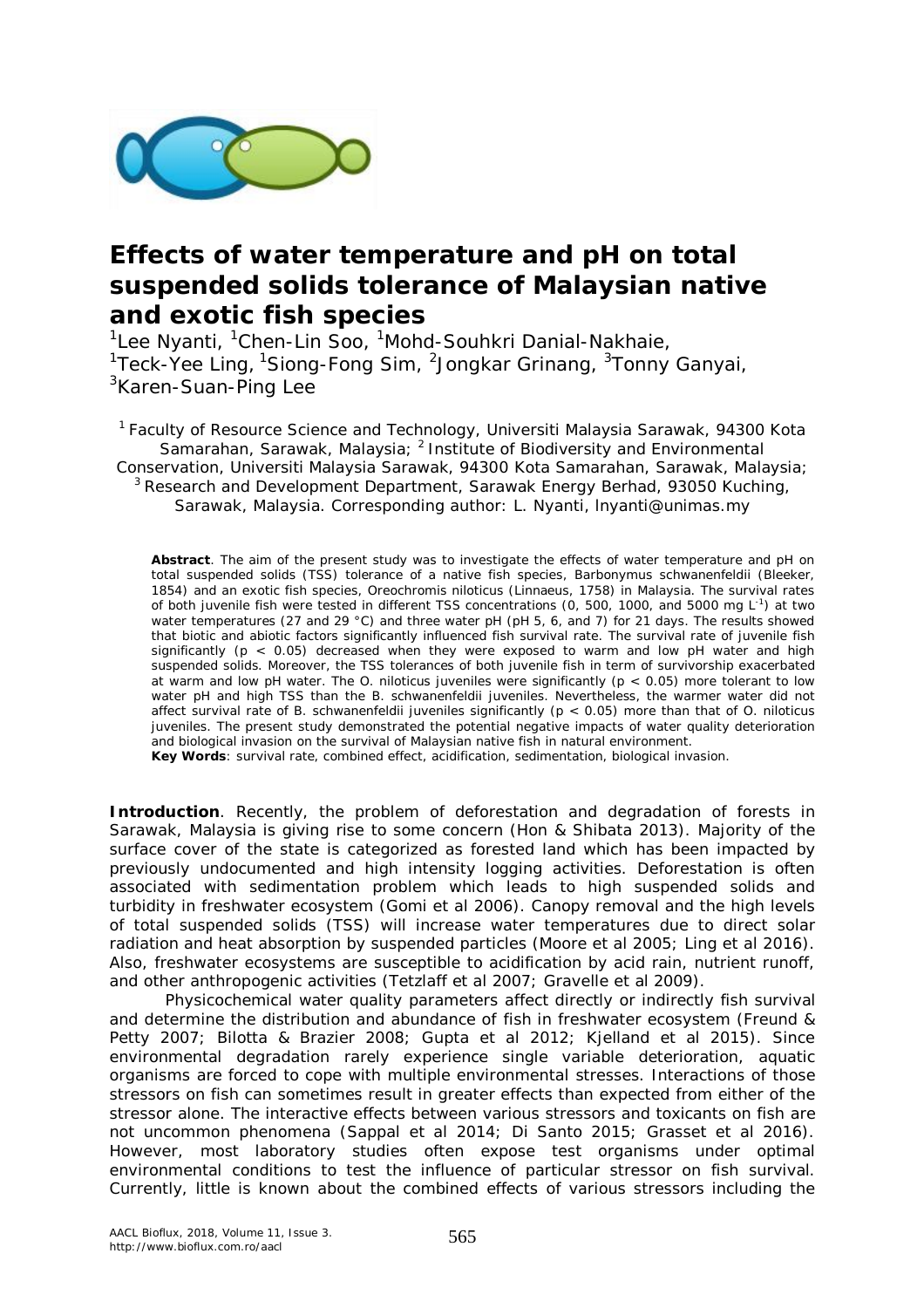combined effects of suspended solids and water temperature as well as suspended solids and water pH on fish survival.

In addition to the environmental degradation, freshwater ecosystems can be impacted by invasive species which are highly competitive and can tolerate abroad wide range of environmental conditions (Hellmann et al 2008; Butler et al 2010; Leuven et al 2011). The biological invasion can exaggerate the combined effects posed by water quality deterioration and invasive species on native fish populations. A study of the influences of various water quality changes on the survival of native and exotic fish species is vital to effectively forecast the effects of environmental degradation and biological invasions on freshwater ecosystem. Hence, this study aims to study the iterative effects of TSS and water temperature as well as TSS and water pH on survival of the native fish species *B. schwanenfeldii* and compared with the exotic fish species *O. niloticus* in Malaysia.

#### **Material and Method**

*Fish specimens*. The *B. schwanenfeldii* and *O. niloticus* juveniles were obtained from the Department of Agriculture, Serian and PM Aquaculture Sdn. Bhd., Kota Sentosa, respectively. The fishes were acclimatized for a week before the experiment. All the fishes were active and no mortality occurred prior to the experiment. The initial total length (TL) and body weight (BW) of *B. schwanenfeldii* and *O. niloticus* juveniles were measured to the nearest 0.1 millimeter and to the nearest 0.01 gram by using a digital caliper (Mitutoyo, D15TN) and a weighing balance (AND, GH-252), respectively. The mean values of initial TL and BW of *B. schwanenfeldii* and *O. niloticus* juveniles at each experiment were summarized in Table 1. Juvenile stage of fish was selected in the present study. Since the temperature and pH experiments were two independent experiments, the fishes used in each experiment were chosen as long as they were in juvenile stage.

*Experimental design*. Two experiments were conducted in the present study. The experiments were conducted from October to December 2014 in the External Laboratory of Universiti Malaysia Sarawak, Malaysia. In experiment 1, *B. schwanenfeldii* and *O. niloticus* juveniles were exposed to water containing different concentrations of TSS at two water temperatures of 27 and 29°C. In experiment 2, the juvenile fishes were exposed to water containing different concentrations of TSS coupled with three water pH of 5, 6, and 7. Sediment sample collected from the banks of Sarawak River near Kampung Landeh was used to prepare different TSS concentrations. A selected weight of the sediment was added into each tank to attain TSS concentrations of 500, 1000, and 5000 mg  $L^{-1}$ . Tank without sediment addition was served as a control. TSS was determined as the difference between the initial and final weight of glass fibre filter, after filtration of an adequate sample volume and drying at 105°C. The water temperature was adjusted by using a thermostatic heater (Tianrum, W-500HG) while the water pH was adjusted by adding sulfuric acid into the tank until a desired pH is obtained (Lopes et al 2001).

Rectangular fiberglass tanks  $(2.1 \text{ m} \times 1.3 \text{ m} \times 0.6 \text{ m})$  which subdivided into smaller compartments  $(0.4 \text{ m} \times 0.4 \text{ m} \times 0.6 \text{ m})$  that made from polyvinyl chloride (PVC) frame and net were used in the present study. Each tank was filled with 1.15  $m^3$  of tap water and aerated for a week prior to the experiment. Each compartment in the tank has a water capacity of 0.096 m<sup>3</sup>. B. schwanenfeldii and O. niloticus juveniles were placed into each compartment for 21 days. All treatments were conducted in triplicate where one compartment of a tank serves as one replicate. Each replicate consisted of twenty individuals of a single fish species. The fish were fed twice daily at 5% body weight with pelleted fish feed containing 40% of protein throughout the experiment.

Water temperature, pH, and dissolved oxygen (DO) of each tank were measured daily by using a pH meter with temperature probe (HORIBA, D-51E) and a DO meter (SPER SCIENTIFIC, 850041), respectively. Weekly water sample was also taken from each tank for total ammoniacal nitrogen (TAN) and nitrite ( $NO<sub>2</sub>$ ) analyses by using Nessler method and colorimetric diazotization method, respectively (Hach 2015). All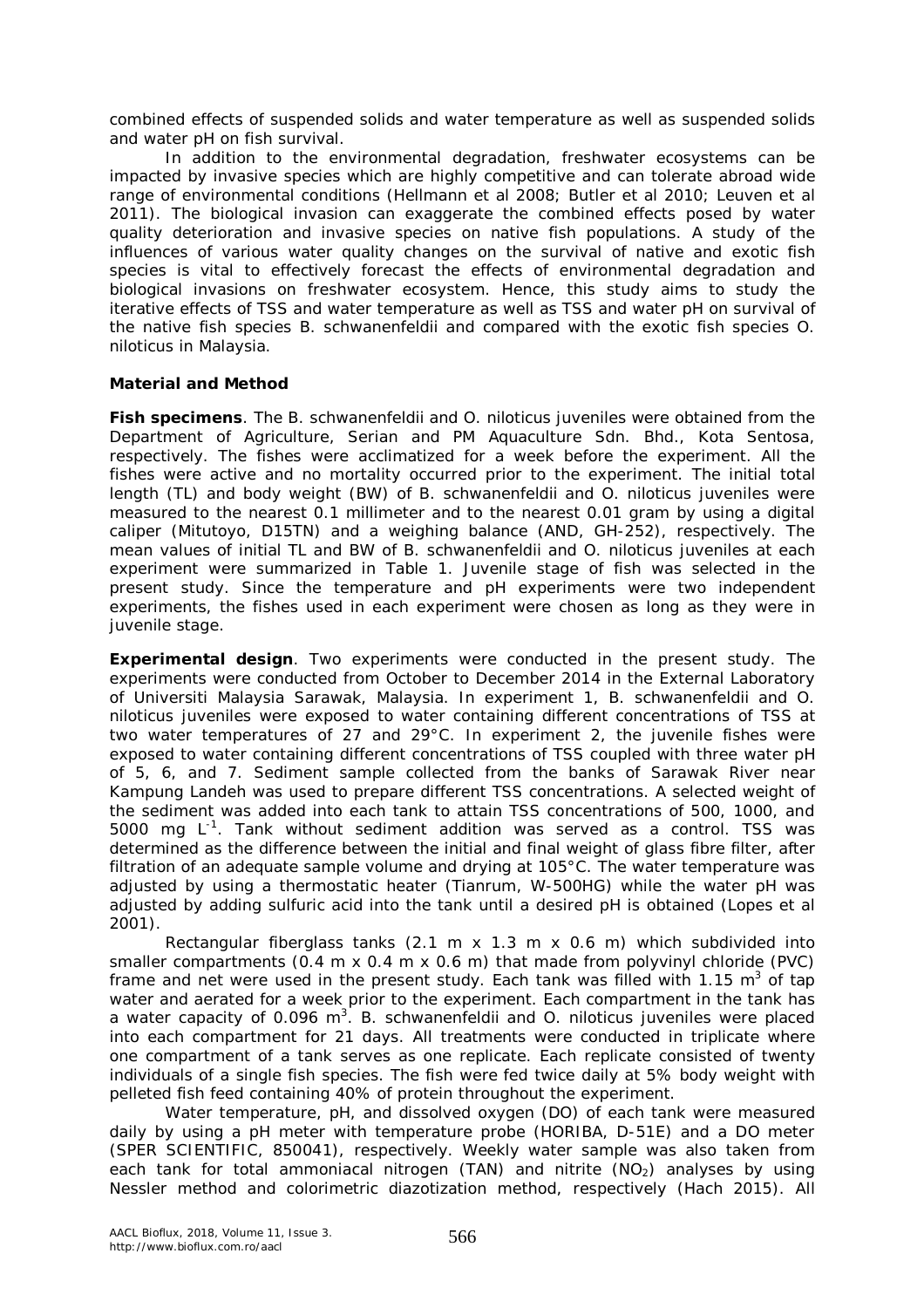water quality parameters, except for the studied parameter, were maintained as constant value throughout the experiment as summarized in Table 1. Daily fish mortality was recorded and dead fishes were replaced immediately with fishes receiving the same treatment to maintain the density of the fishes in each compartment. The survival rate of the fishes was calculated as:

$$
Survival rate (%) = Ni/NO*100.
$$

where  $Ni =$  number of fish at the end of the experiment.  $NO =$  initial number of fish.

**Statistical analysis.** A three-way ANOVA test was used to study the interactions of fish species, TSS concentration, and water temperature on survival rate of the fishes, followed by the Turkey test at p value < 0.05. The interactive effects of fish species, TSS concentration, and water pH on survival rate of the fishes were also analysed using the three-way ANOVA test followed by Turkey test at p value < 0.05. All the statistical analyses were carried out by using the Statistical Software for Social Sciences (SPSS Version 22, SPSS Inc. 1995).

### **Results**

*Interactive effects of water temperature and total suspended solids on survival*  rates of Malaysian native and exotic fish species. Figure 1 illustrates the survival rates of *B. schwanenfeldii* and *O. niloticus* juveniles that were subjected to different TSS concentrations at 27 and 29°C. No mortality of fishes was observed when they were subjected to 0 mg L<sup>-1</sup> of TSS at both water temperatures. The survival rates of the fishes were significantly lower (p value  $<$  0.05) when TSS concentration and water temperature were increased. The survival of *B. schwanenfeldii* juvenile decreased from 100% to 52 and 47% at 27 and 29°C, respectively, when TSS concentration was increased from 0 to 5000 mg L<sup>-1</sup>; while the survival of *O. niloticus* juvenile decreased from 100% to 63 and 53% at 27 and 29°C, respectively when TSS concentration was increased from 0 to 5000 mg L-1 . The survival of Malaysian native fish species, *B. schwanenfeldii* was significantly (p < 0.05) lower than the exotic fish species, *O. niloticus*. There was a significant interaction ( $p < 0.05$ ) between fish species and TSS concentration on survival; but fish species and water temperature had no significant interactive effect on fish survival (p > 0.05) (Table 2). The decrease of the fishes survival rate as TSS concentration increase was greater for *B. schwanenfeldii* juvenile than *O. niloticus* juvenile whereas the effect of warmer water was the same on survival rates of *B. schwanenfeldii* juvenile and *O. niloticus* juvenile. TSS concentration and water temperature had a significant interactive effect on the fishes survival rate ( $p < 0.05$ ). Higher water temperature leads to a decrease of the fishes survival rate as TSS concentration increased. There was no statistically significant ( $p > 0.05$ ) three-way interaction between fish species, TSS concentration, and water temperature.

*Interactive effects of water pH and total suspended solids on survival rates of Malaysian native and exotic fish species*. Figure 2 illustrates that all the fishes survived when they were exposed to TSS concentration of 0 mg  $L^{-1}$  at pH 7. The survival rate of the fishes were directly proportional to water pH and inversely proportional to TSS concentration. TSS concentration and water pH had a significant interactive effect on the fishes survival rate ( $p < 0.05$ ) as shown in Table 3. As TSS concentration increase, the survival rate of *B. schwanenfeldii* juvenile decreased from 100% to 70%, 92% to 48%, and 82% to 27% at water pH 7, pH 6, and pH 5, respectively. Similarly, the survival rate of *O. niloticus* juvenile decreased from 100% to 85%, 95% to 67%, and 87% to 52% at water pH 7, pH 6, and pH 5, respectively. The effects of water pH was much more profound on the survival rate of Malaysian native fish species, *B. schwanenfeldii* than the exotic fish species, *O. niloticus* as indicated by significant interaction (p < 0.05) between fish species and water pH on survival rate. There was no statistically significant ( $p >$ 0.05) three-way interaction between fish species, TSS concentration, and water temperature on survival.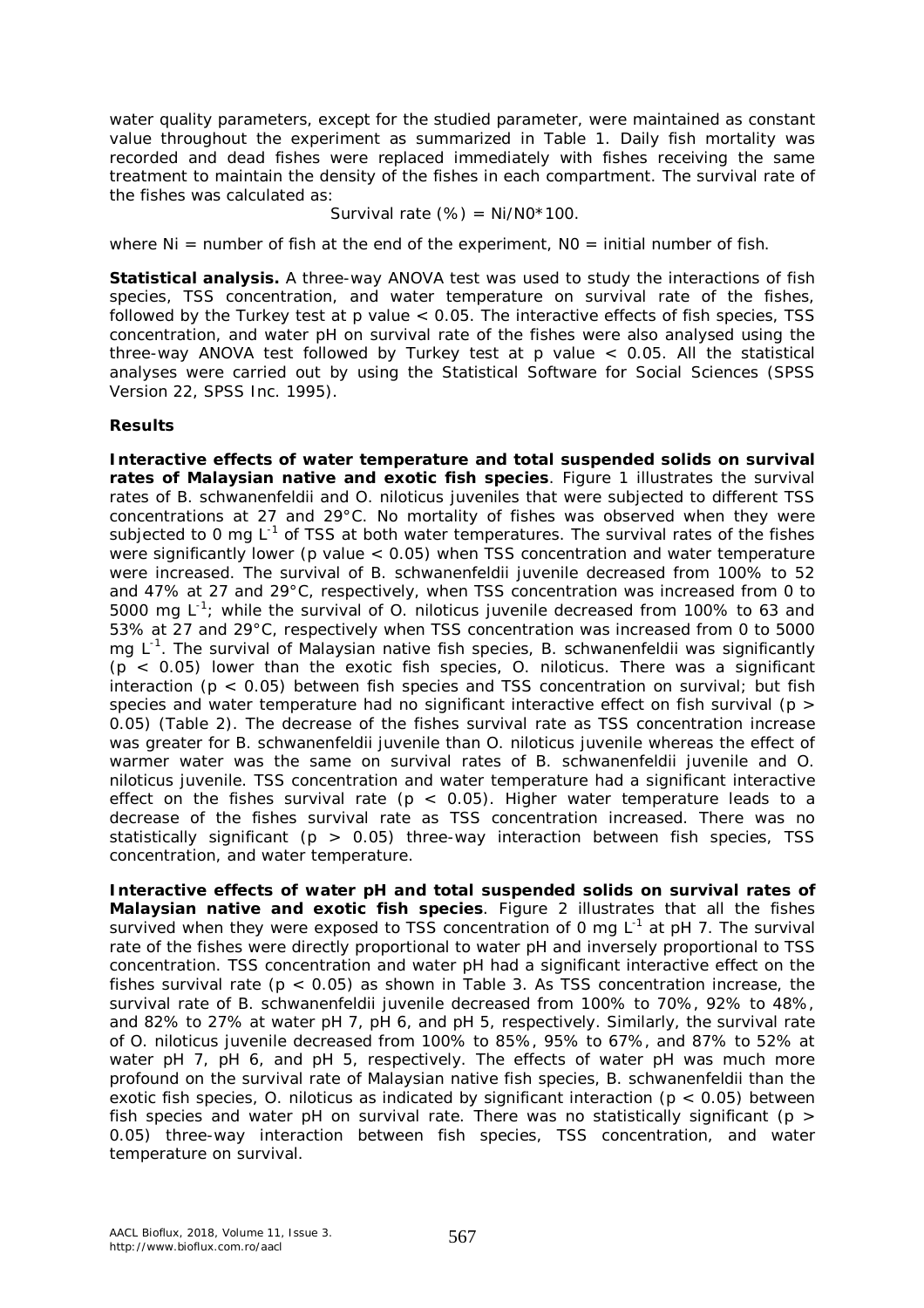#### *TSS* (mg L<sup>-1</sup>) *Parameter pH Parameter pH pH pH ) Parameter 27 29 5 6 7* Temperature (°C)  $\qquad \qquad \qquad \qquad 25.9 \pm 0.9$   $\qquad \qquad 25.9 \pm 0.9$   $\qquad \qquad 25.9 \pm 0.9$ DO (mg  $L^{-1}$ ) ) 7.5±0.0 7.5±0.0 7.7±0.3 7.7±0.3 7.7±0.3 pH 7.2±0.0 7.2±0.0 - - - TAN  $(mq L^{-1})$ ) 0.78±0.24 0.77±0.06 0.81±0.05 0.81±0.05 0.81±0.05 0  $NO<sub>2</sub>-N$  (mg  $L<sup>-1</sup>$ ) ) 0.01±0.01 0.01±0.01 0.02±0.01 0.02±0.01 0.02±0.01 Temperature (°C)  $\qquad \qquad \qquad \qquad \qquad \qquad \qquad \qquad \qquad \qquad \qquad \qquad \qquad \qquad \qquad \qquad \qquad \qquad \qquad \qquad \qquad \qquad \qquad \qquad \qquad \qquad \qquad \qquad \qquad -$  DO (mg  $L^{-1}$ ) ) 7.5±0.0 7.5±0.0 7.7±0.3 7.7±0.3 7.7±0.3 pH 7.1±0.0 7.1±0.0 - - - TAN  $(mg L^{-1})$ ) 0.72±0.06 0.80±0.07 0.81±0.05 0.81±0.05 0.81±0.05 500  $NO<sub>2</sub>-N$  (mg  $L<sup>-1</sup>$ )  $0.02 \pm 0.01$   $0.02 \pm 0.01$   $0.02 \pm 0.01$   $0.02 \pm 0.01$   $0.02 \pm 0.01$ Temperature (°C)  $\qquad \qquad \qquad \qquad \qquad \qquad \qquad \qquad \qquad \qquad \qquad \qquad \qquad \qquad \qquad \qquad \qquad \qquad \qquad \qquad \qquad \qquad \qquad \qquad \qquad \qquad \qquad \qquad \qquad -$  DO (mg  $L^{-1}$ ) ) 7.5±0.0 7.5±0.0 7.7±0.3 7.7±0.3 7.7±0.3 pH 7.1±0.0 7.1±0.0 - - - TAN  $(mq L^{-1})$ ) 0.71±0.08 0.65±0.05 0.81±0.05 0.81±0.05 0.81±0.05 1000  $NO<sub>2</sub>-N$  (mg  $L^{-1}$ )  $0.01 \pm 0.00$   $0.01 \pm 0.01$   $0.02 \pm 0.01$   $0.02 \pm 0.01$   $0.02 \pm 0.01$   $0.02 \pm 0.01$ Temperature (°C)  $\qquad \qquad \qquad \qquad 25.9 \pm 0.9$   $\qquad \qquad 25.9 \pm 0.9$   $\qquad \qquad 25.9 \pm 0.9$ DO  $(mg L^{-1})$ ) 7.5±0.0 7.5±0.0 7.7±0.3 7.7±0.3 7.7±0.3 pH 7.1±0.0 7.1±0.0 - - - TAN  $(mq L^{-1})$ ) 0.76±0.04 0.69±0.07 0.81±0.05 0.81±0.05 0.81±0.05 5000  $NO<sub>2</sub>-N$  (mg  $L<sup>-1</sup>$ )  $0.01 \pm 0.00$   $0.01 \pm 0.01$   $0.02 \pm 0.01$   $0.02 \pm 0.01$   $0.02 \pm 0.01$ *Barbonymus schwanenfeldii* Initial TL (mm)  $30.1 \pm 3.0$   $35.5 \pm 3.0$ Initial BW (g)  $0.41 \pm 0.23$   $0.54 \pm 0.23$ *Oreochromis niloticus* Initial TL (mm)  $33.7 \pm 2.9$   $37.7 \pm 2.9$ Initial BW (g)  $0.67 \pm 0.11$   $0.84 \pm 0.14$

Summary of the environmental conditions, initial total length, and initial body weight of fish used in the present study

Table 1

TAN: total ammoniacal nitrogen.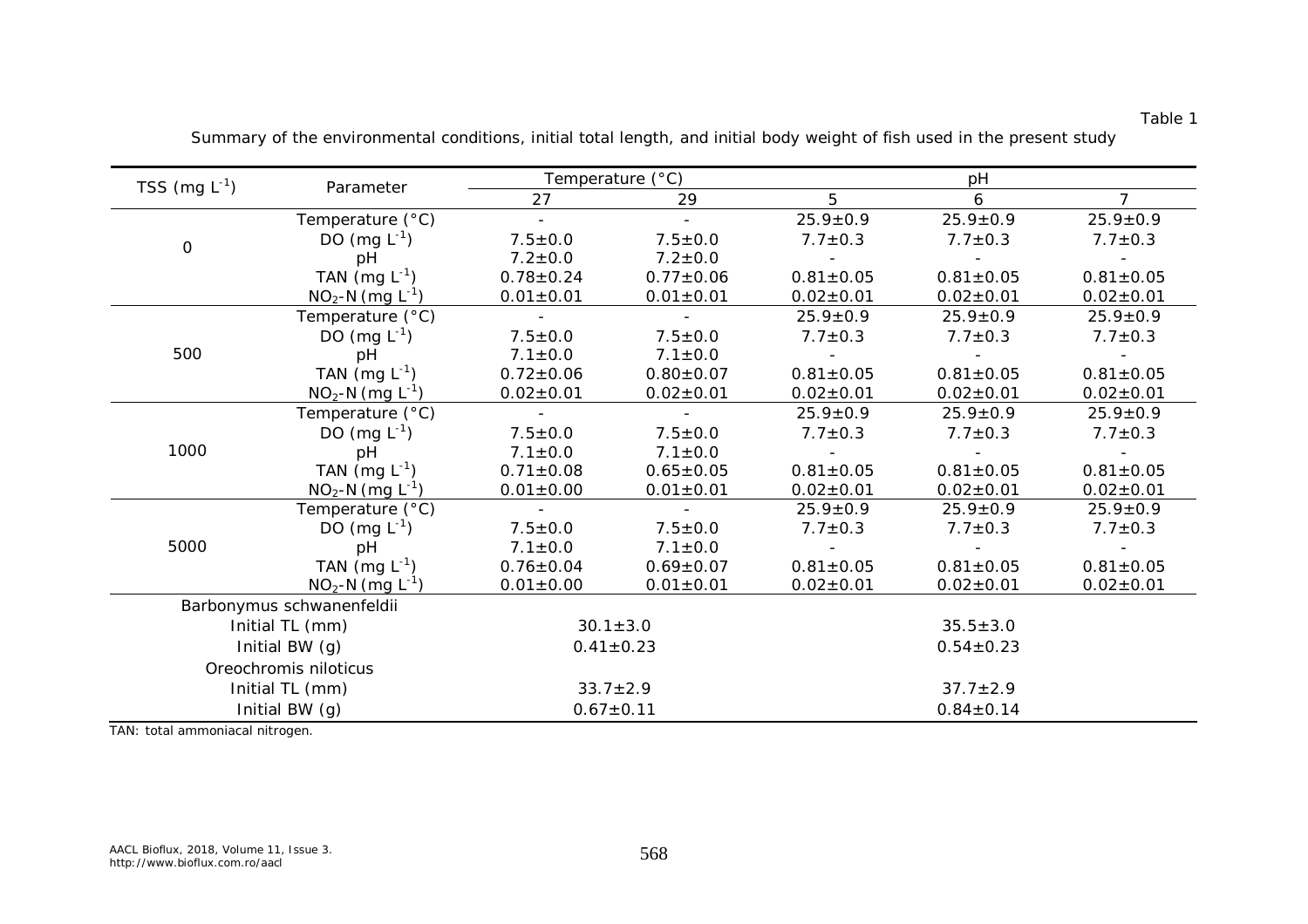





Figure 2. Survival rates of juvenile (a) *Barbonymus schwanenfeldii* and (b) *Oreochromis niloticus* subjected to different TSS concentrations at water pH 5, 6, and 7 for 21 days.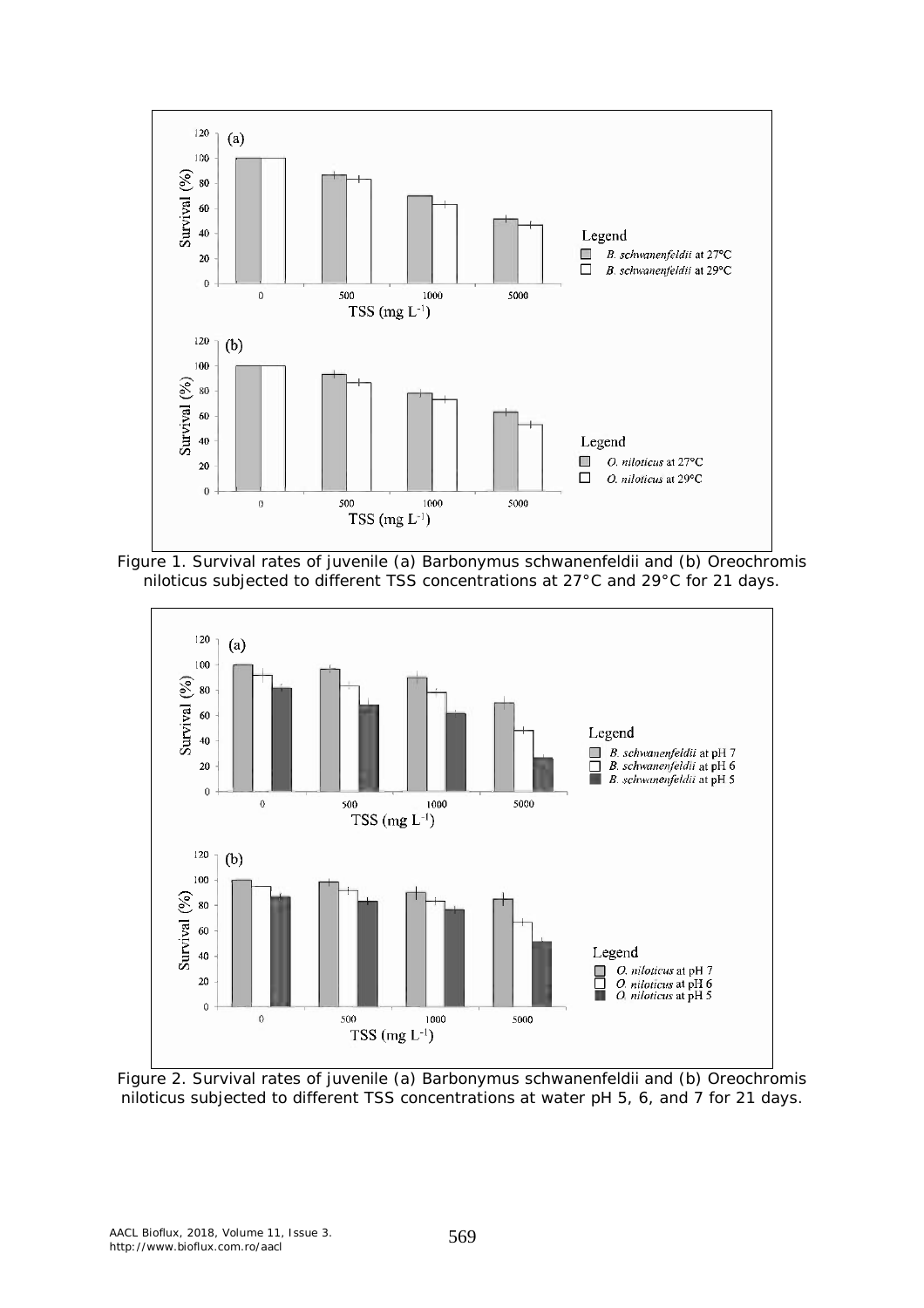*Source of variation Type III sum of squares df Mean square F p value* Fish species 408.333 1 408.333 71.273 **0.000** Water temperature 252.083 1 252.083 44 **0.000** TSS concentration 14493.75 3 4831.25 843.273 **0.000** Interaction of fish species and water temperature **8.333** 1.455 0.237 Interaction of fish species and TSS concentration 170.833 3 56.944 9.939 **0.000** Interaction of water temperature and TSS concentration **93.75** 31.25 5.455 **0.004** Interaction of fish species, water temperature, and TSS concentration  $20.833$  3 6.944 1.212 0.321

Significance of fish species (Malaysian native and exotic), water temperature (27 and 29°C), and TSS concentration (0, 500, 1000 and 5000 mg L<sup>-1</sup>) and their interactions on fish survival analyzed using Three-way ANOVA

Significant p value was indicated as bold.

Table 3

Significance of fish species (Malaysian native and exotic), water pH (pH 5, 6, and 7), TSS concentration (0, 500, 1000 and 5000 mg  $L^{-1}$ ) and their interactions on fish survival analyzed using Three-way ANOVA

Corrected total 15631.25 47

Error 183.333 32 5.729

| Type III sum of squares | df | Mean square |         | p value |
|-------------------------|----|-------------|---------|---------|
| 1558.681                |    | 1558.681    | 128.257 | 0.000   |
| 7014.583                | 2  | 3507.292    | 288.6   | 0.000   |
| 12320.486               | 3  | 4106.829    | 337.933 | 0.000   |
| 354.861                 | 2  | 177.431     | 14.6    | 0.000   |
| 689.931                 | 3  | 229.977     | 18.924  | 0.000   |
| 874.306                 | 6  | 145.718     | 11.99   | 0.000   |
| 50.694                  | 6  | 8.449       | 0.695   | 0.655   |
| 583.333                 | 48 | 12.153      |         |         |
| 23446.875               | 71 |             |         |         |
|                         |    |             |         |         |

Significant p value was indicated as bold.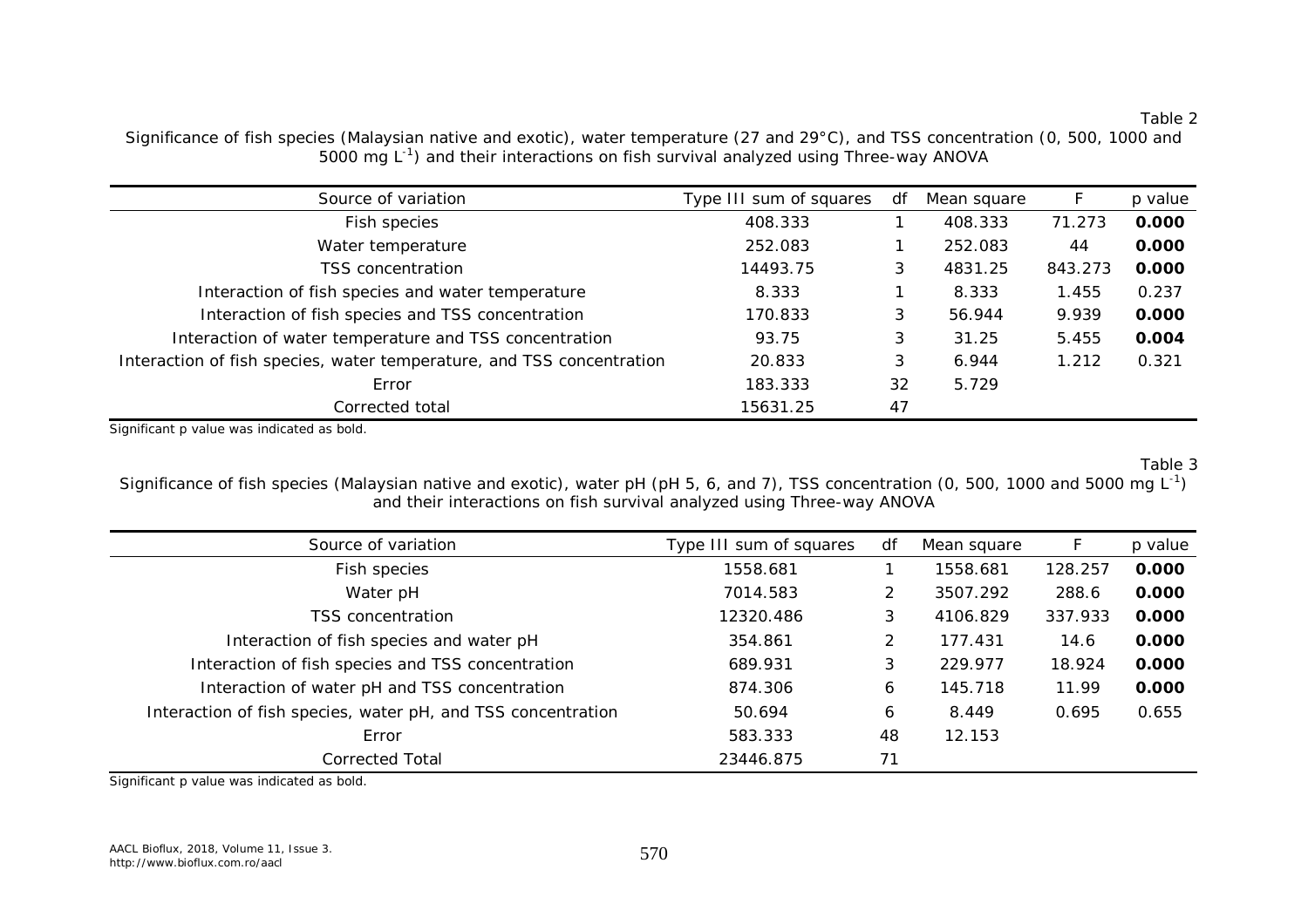**Discussion**. The present study shows a significant effect of various stressors on the fishes survival. When exposed to warm and low pH water with high suspended solids, *B. schwanenfeldii* and *O. niloticus* juveniles exhibit decreased survival. Statistical analysis revealed that abiotic factors including water temperature, water pH, and TSS had a significant effect on the fishes survival rate (p < 0.05). Survival of *B. schwanenfeldii* and *O. niloticus* juveniles were negatively affected by TSS exposure, experiencing reduced survival rate ( $\approx$  58%) when exposed to 5000 mg L<sup>-1</sup> of TSS. The survival rate of both juvenile fishes also significantly reduced to 67% when they were exposed to water pH 5. Warmer water per se, also affected the fishes survival, but in a lesser extent where increased water temperature of 2°C reduced the survival rate of the fishes from 80% to 76%. Furthermore, significant interactions were detected between water temperature and TSS as well as water pH and TSS ( $p < 0.05$ ). The joint effect of warmer water and TSS exposure significantly ( $p < 0.05$ ) decreased the survival rate of the fishes to 50% at 29 $^{\circ}$ C and 5000 mg L<sup>-1</sup> of TSS. Under the combined effect of acidification and TSS exposure, the survival of the fishes was decreased even more ( $\approx$  39%) at pH 5 and 5000 mg  $\mathsf{L}^\text{-1}$  of TSS.

Exposure of the fishes to high suspended solids can cause physical damage to gill structure of fish and clogging which leads to respiratory failure and mortality (Au et al 2004). The effects of suspended solids on fish survival differ across species depending upon species-specific tolerance of suspended solids. The suspended sediment mortality effects for several fish species had also been reviewed (Kjelland et al 2015). Our results corroborate the negative effect of suspended solids on juvenile fish survival. The fish survival was negatively proportional to TSS concentration. Similar result was also presented by Buermann et al (1997). Furthermore, the effect of suspended solids exposure has been shown on fish eggs where eggs of smallmouth bass (*Micropterus*  dolomieu) that exposed to more than 100 mg L<sup>-1</sup> of TSS had resulted in decreased survival of post-hatch larval fish (Suedel et al 2017).

Rising water temperature is increasingly recognized as a potential stressor for tropical ectotherms which are predicted to have a narrower thermal tolerance as compared to temperate ectotherms (Chrétien & Chapman 2016). The present study demonstrated that the fishes survival significantly  $(p < 0.5)$  decreased as water temperature increased corroborate the thermal stress on fish. In addition, there is a growing body of literature suggesting that thermal stress may influence how aquatic organisms react to other biotic and abiotic stressors (Gallardo & Aldridge 2013; Sappal et al 2014; Grasset et al 2016; Mueller et al 2017; Sampaio et al 2017; Cardoso et al 2018). Our data also support that the combination of temperature stress and TSS exposure exacerbates the survival of the fishes that these stressors alone induce. Similarly, Grasset et al (2016) demonstrated that the combination of temperature stress and metal exposure also modified the response of antioxidant metabolism in yellow perch (*Perca flavescens*) induced by these stressors individually. It is hypothesized that temperature exacerbated the effects of metal by lowering the concentration of the metal required for toxicity (Sappal et al 2014). The authors demonstrated greater bioenergetic disturbances during concurrent Cu and thermal stress on mitochondria isolated from rainbow trout livers. Mueller et al (2017) studied the effects of temperature, total dissolved solids, and total suspended solids on the developmental and survival rates of Arkansas River Shiner larvae. Those embryos incubating at high temperatures, or in high levels of total dissolved solids and total suspended solids resulted in less viable embryos and larvae than those incubating in all other treatment groups.

The pH plays an important role in homeostasis of fish where pH changes may induce ion disruption and ammonia excretion in fish (Matsuo & Val 2002; Scott et al 2005; Aride et al 2007). Previous study had demonstrated that acidification in water reduced the survival rates of *B. schwanenfeldii* and *O. niloticus* (Nyanti et al 2017). The present study further proved that combination of low water pH and high TSS exposure exacerbates the survival of the fishes. The interactive effects of pH and other stressors have been well documented. Miron et al (2008) demonstrated that survival of juvenile silver catfish exposed to different ammonia levels was altered by pH value. The combination of low pH and high Al is more toxic to larval goldfish as solubility of Al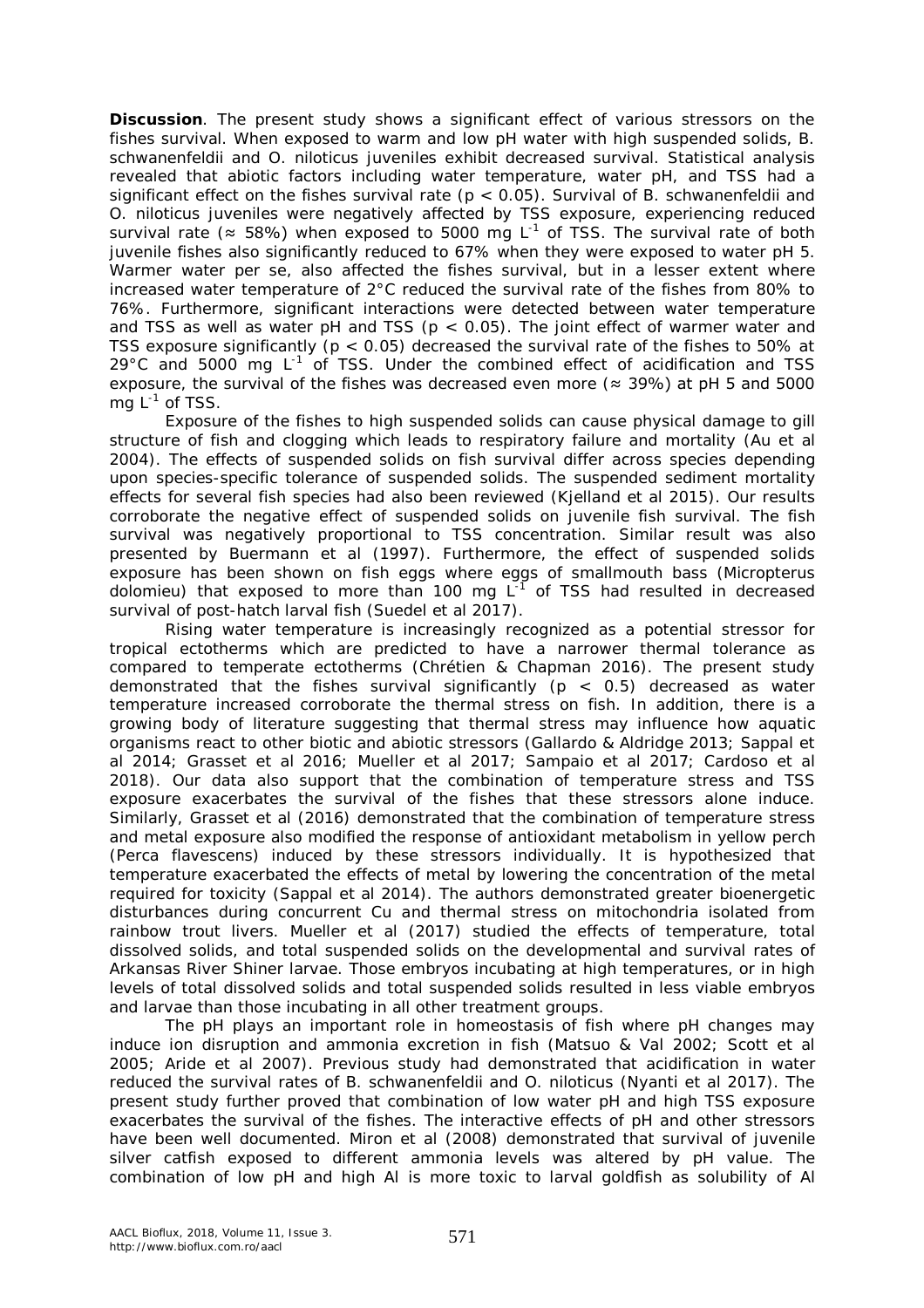increases in acidic condition (Taghizadeh et al 2013). Nevertheless, Haddaway et al (2013) demonstrated that both pH and *Thelohania contejeani* infection affected the survival of the British white-clawed crayfish (*Austropotamobius pallipes*) but there was no interaction between *T. contejeani* infection and pH on crayfish survival.

Biotic factor such as biological invasion is one of the pervasive components of the global changes, particularly of the biodiversity changes in freshwater ecosystem (Sala et al 2000; Simberloff et al 2013). The present study demonstrated that the Malaysian native species *B. schwanenfeldii* juvenile was more susceptible to high TSS and low water pH than the exotic species *O. niloticus* juvenile as indicated by a significant interaction (p < 0.05) between fish species and TSS concentration as well as fish species and water pH on their survival rate. Surprisingly, the warmer water did not affect survival rate of *B. schwanenfeldii* juvenile significantly more than that of *O. niloticus* juvenile as fish species and water temperature had no significant interactive effect on fish survival rate ( $p >$ 0.05). Leuven et al (2011) demonstrated that the interspecific variation in the temperature tolerance of exotic fish species was found to be larger than the native species in the Rhine River at both ends of the temperature range. The larger thermal tolerance of the exotic fish species than that of native fish species had prevented the full recovery of native fish species in the river. On the other hand, Gallardo & Aldridge (2013) demonstrated that although both native and invasive crayfishes in Europe were predicted to be negatively affected by climate changes, the gradual contraction over time in their geographic range size was more severe for the invasive signal crayfish (*Pacifastacus leniusculus*). Moreover, the overlap between both crayfishes decreased by 13-16%, which may help to reduce the pressure upon the native white-clawed crayfish (*Austropotamobius pallipes*) in Europe.

**Conclusions**. The present study demonstrated that when exposed to high suspended solids, coupling with warming or acidification, *B. schwanenfeldii* and *O. niloticus* juveniles exhibited decreased survival. The combined effect of warmer water and TSS exposure as well as low pH water and TSS exposure significantly ( $p < 0.05$ ) decreased the survival rate of the fishes more than these stressors alone induce. The Malaysian native species *B. schwanenfeldii* juvenile was more susceptible to high TSS and low water pH than the exotic species *O. niloticus* juvenile; yet water temperature had no significant interactive effect on the fishes survival rate  $(p > 0.05)$ .

**Acknowledgements**. The authors appreciate the financial support provided by the Sarawak Energy Berhad through Grant No. GL(F07)/SEB/6/2013(32), and the facilities provided by Universiti Malaysia Sarawak.

## **References**

- Aride P. H. R., Roubach R., Val A. L., 2007 Tolerance response of tambaqui *Colossoma macropomum* (Cuvier) to water pH. Aquaculture Research 38:588-594.
- Au D. W. T., Pollino C. A., Wu R. S. S., Shin P. K. S., Lau S. T. F., Tang J. Y. M., 2004 Chronic effects of suspended solids on gill structure, osmoregulation, growth, and triiodothyronine in juvenile green grouper *Epinephelus coioides*. Marine Ecology Progress Series 266:255-264.
- Bilotta G. S., Brazier R. E., 2008 Understanding the influence of suspended solids on water quality and aquatic biota. Water Research 42(12):2849-2861.
- Buermann Y., Du Preez H. H., Steyn G. J., Smit L., 1997 Tolerance levels of redbreast tilapia, *Tilapia rendalli* (Boulenger, 1896) to natural suspended silt. Hydrobiologia 344(1):11-18.
- Butler B., Burrows D., Morgan G., 2010 Dissolved oxygen tolerance of exotic freshwater fish species in north Queensland. Report 10/08 of the Australian Centre for Tropical Freshwater Research, James Cook University, Townsville, to the Marine and Tropical Sciences Research Facility. Reef and Rainforest Research Centre Limited, Cairns, 24 pp.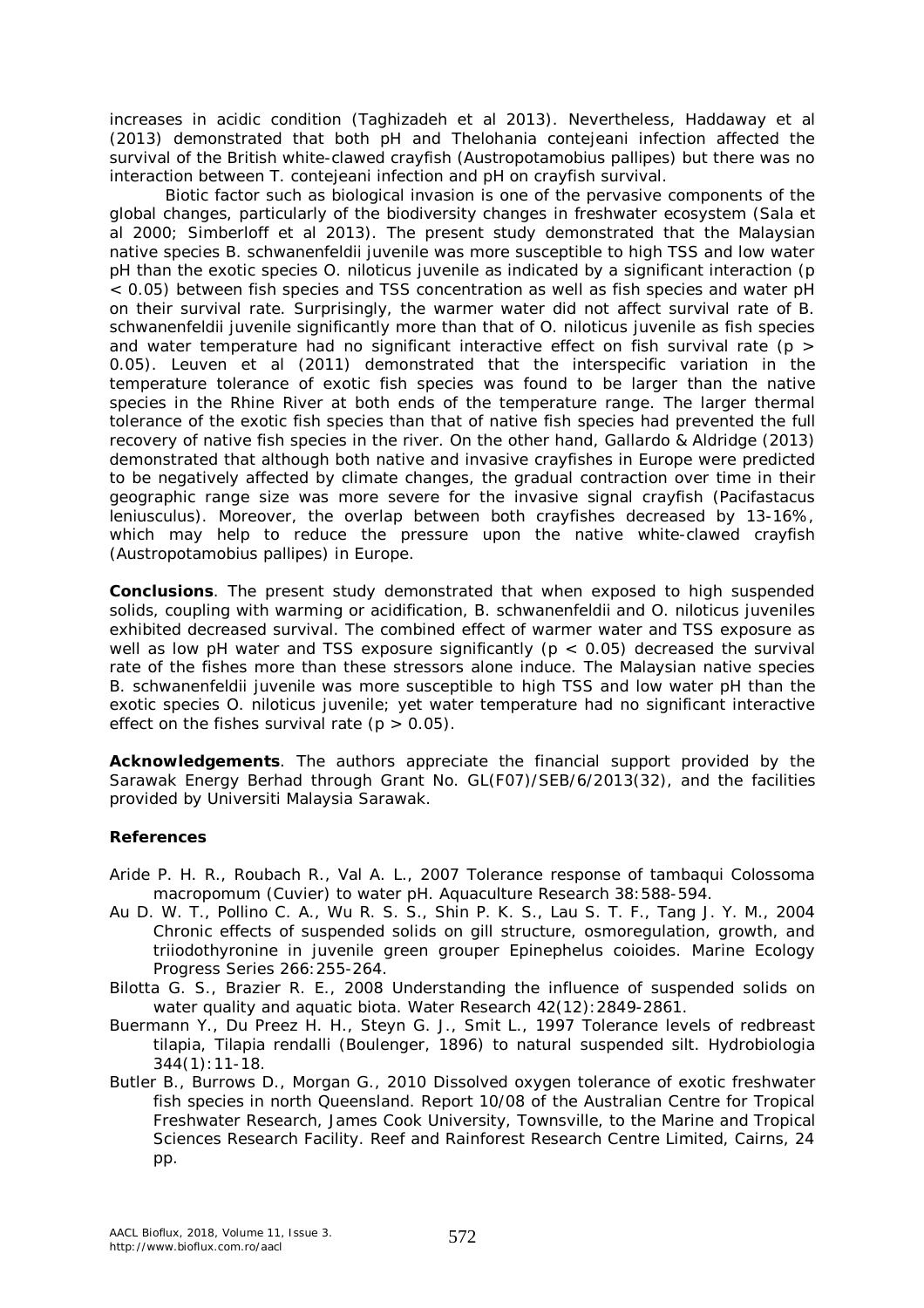- Cardoso P. G., Loganimoce E. M., Neuparth T., Rocha M. J., Rocha E., Arenas F., 2018 Interactive effects of increased temperature,  $pCO<sub>2</sub>$  and the synthetic progestin levonorgestrel on the fitness and breeding of the amphipod *Gammarus locusta*. Environmental Pollution 236:937-947.
- Chrétien E., Chapman L. J., 2016 Tropical fish in a warming world: thermal tolerance of Nile perch *Lates niloticus* (L.) in Lake Nabugabo, Uganda. Conservation Physiology 4(1):cow062.
- Di Santo V., 2015 Ocean acidification exacerbates the impacts of global warming on embryonic little skate, *Leucoraja erinacea* (Mitchill). Journal of Experimental Marine Biology and Ecology 463:72-78.
- Freund J. G., Petty J. T., 2007 Response of fish and macroinvertebrate bioassessment indices to water chemistry in a mined Appalachian watershed. Environmental Management 39(5):707-720.
- Gallardo B., Aldridge D. C., 2013 Evaluating the combined threat of climate change and biological invasions on endangered species. Biological Conservation 160:225-233.
- Gomi T., Sidle R. C., Noguchi S., Negishi J. N., Nik A. R., Sasaki, S., 2006 Sediment and wood accumulations in humid tropical headwater streams: effects of logging and riparian buffers. Forest Ecology and Management 224(1-2):166-175.
- Grasset J., Ollivier É., Bougas B., Yannic G., Campbell P. G. C. Bernatchez L., Couture P., 2016 Combined effects of temperature changes and metal contamination at different levels of biological organization in yellow perch. Aquatic Toxicology 177:324-332.
- Gravelle J. A., Ice G., Link T. E., Cook D. L., 2009 Nutrient concentration dynamics in an inland Pacific Northwest watershed before and after timber harvest. Forest Ecology and Management 257(8):1663-1675.
- Gupta B. K., Sarkar U. K., Bhardwaj S. K., 2012 Assessment of habitat quality with relation to fish assemblages in an impacted river of the Ganges basin, northern India. The Environmentalist 32(1):35-47.
- HACH, 2012 Nitrogen, Ammonia USEPA Nessler Method. Hach Company, 6 pp.
- Haddaway N. R., Mortimer R. J. G., Christmas M., Dunn A. M., 2013 Effect of pH on growth and survival in the freshwater crayfish *Austropotamobius pallipes*. Freshwater Crayfish 19(1):53-62.
- Hellmann J. J., Byers J. E., Bierwagen B. G., Dukes J. S., 2008 Five potential consequences of climate change for invasive species. Conservation Biology 22(3):534-543.
- Hon J., Shibata S., 2013 A review on land use in the Malaysian state of Sarawak, Borneo and recommendations for wildlife conservation inside production forest environment. Borneo Journal of Resource Science and Technology 3(2):22-35.
- Kjelland M. E., Woodley C. M., Swannack T. M., Smith D. L., 2015 A review of the potential effects of suspended sediment on fishes: potential dredging-related physiological, behavioral, and transgenerational implications. Environment Systems and Decisions 35(3):334-350.
- Leuven R. S. E. W. Hendriks A. J., Huijbregts M. A. J., Lenders H. J. R., Matthews J., van der Velde G., 2011 Differences in sensitivity of native and exotic fish species to changes in river temperature. Current Zoology 57(6):852-862.
- Ling T. Y., Soo C. L., Sivalingam J. R., Nyanti L., Sim S. F., Grinang J., 2016 Assessment of the water and sediment quality of tropical forest streams in upper reaches of Baleh River, Sarawak, Malaysia, subjected to logging activities. Journal of Chemistry 2016:1-13.
- Lopes J. M., Silva L. V. F., Baldisserotto B., 2001 Survival and growth of silver catfish larvae exposed to different water pH. Aquaculture International 9:73-80.
- Matsuo A. Y., Val A. L., 2002 Low pH and calcium effects on net Na<sup>+</sup> and K<sup>+</sup> fluxes in two catfish species from the Amazon River (*Corydoras*: Callichthyidae). Brazilian Journal of Medical and Biological Research 35:361-367.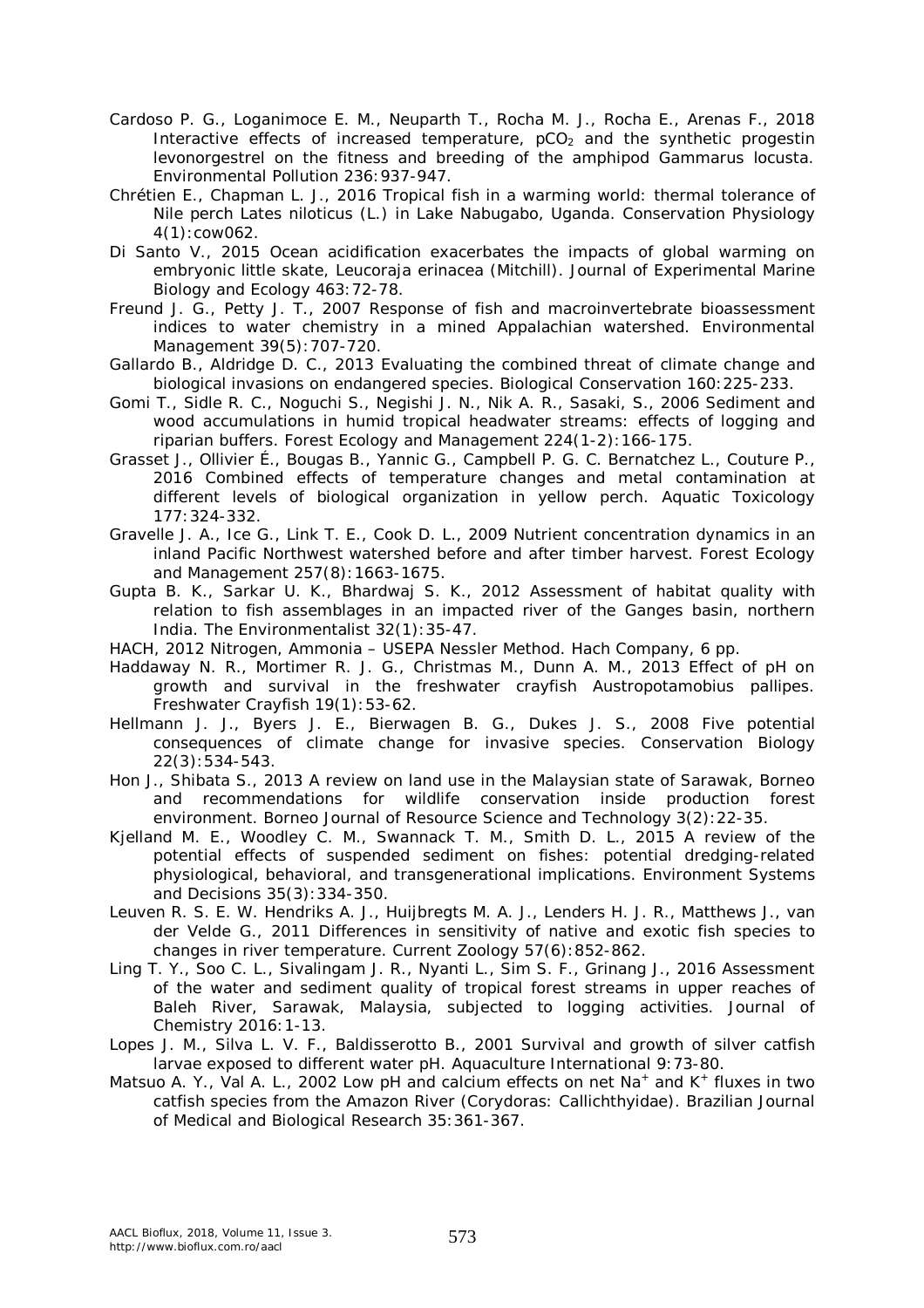- Miron D. D. S., Moraes B., Becker A. G., Crestani M., Spanevello R., Loro V. L., Baldisserotto B., 2008 Ammonia and pH effects on some metabolic parameters and gill histology of silver catfish, *Rhamdia quelen* (Heptapteridae). Aquaculture 277(3- 4):192-196.
- Moore R. D., Spittlehouse D. L., Story A., 2005 Riparian microclimate and stream temperature response to forest harvesting: a review. Journal of the American Water Resources Association 41(4):813-834.
- Mueller J. S., Grabowski T. B., Brewer S. K., Worthington T. A., 2017 Effects of temperature, total dissolved solids, and total suspended solids on survival and development rate of larval Arkansas River Shiner. Journal of Fish and Wildlife Management 8(1):79-88.
- Nyanti L., Abu-Rashid N. N. K., Ling T. Y., Soo C. L., Sim S. F., Grinang J., 2017 Acidification tolerance of *Barbonymus schwanenfeldii* (Bleeker, 1854) and *Oreochromis niloticus* (Linnaeus, 1758) - implication of fish size. AACL Bioflux 10(4):746-753.
- Sala O. E., Chapin III F. S., Armesto J. J., Berlow E., Bloomfield J., Dirzo R., Huber-Sanwald E., Huenneke L. F., Jackson R. B., Kinzig A., Leemans R., Lodge D. M., Mooney H. A., Oesterheld M., Poff N. L., Sykes M. T., Walker B. H., Walker M., Wall D. H., 2000 Global biodiversity scenarios for the year 2100. Science 287(5459):1770-1774.
- Sampaio E., Rodil I. F., Vaz-Pinto F., Fernández A., Arenas F., 2017 Interaction strength between different grazers and macroalgae mediated by ocean acidification over warming gradients. Marine Environmental Research 125:25-33.
- Sappal R., MacDonald N., Fast M., Stevens D., Kibenge F., Siah A., Kamunde C., 2014 Interactions of copper and thermal stress on mitochondrial bioenergetics in rainbow trout, *Oncorhynchus mykiss*. Aquatic Toxicology 157:10-20.
- Scott D. M., Lucas M. C., Wilson R. W., 2005 The effect of high pH on ion balance, nitrogen excretion and behaviour in freshwater fish from an eutrophic lake: a laboratory and field study. Aquatic Toxicology 73:31-43.
- Simberloff D., Martin J. L., Genovesi P., Maris V., Wardle D. A., Aronson J., Courchamp F., Galil B., García-Berthou E., Pascal M., Pyšek P., Sousa R., Tabacchi E., Vilà M., 2013 Impacts of biological invasions: what's what and the way forward. Trends in Ecology and Evolution 28(1):58-66.
- Suedel B. C., Wilkens J. L., Kennedy A. J., 2017 Effects of suspended sediment on early life stages of smallmouth bass (*Micropterus dolomieu*). Archives of Environmental Contamination and Toxicology 72(1):119-131.
- Taghizadeh V., Imanpoor M. R., Hosseinzadeh M., Azarin H., 2013 Effects of acidic water in combination with aluminum on swimming behavior and survival of yolk-sac larval in goldfish (*Carassius auratus gibelio*). SpringerPlus 2(1):190.
- Tetzlaff D., Malcolm I. A., Soulsby C., 2007 Influence of forestry, environmental change and climatic variability on the hydrology, hydrochemistry and residence times of upland catchments. Journal of Hydrology 346(3-4):93-111.